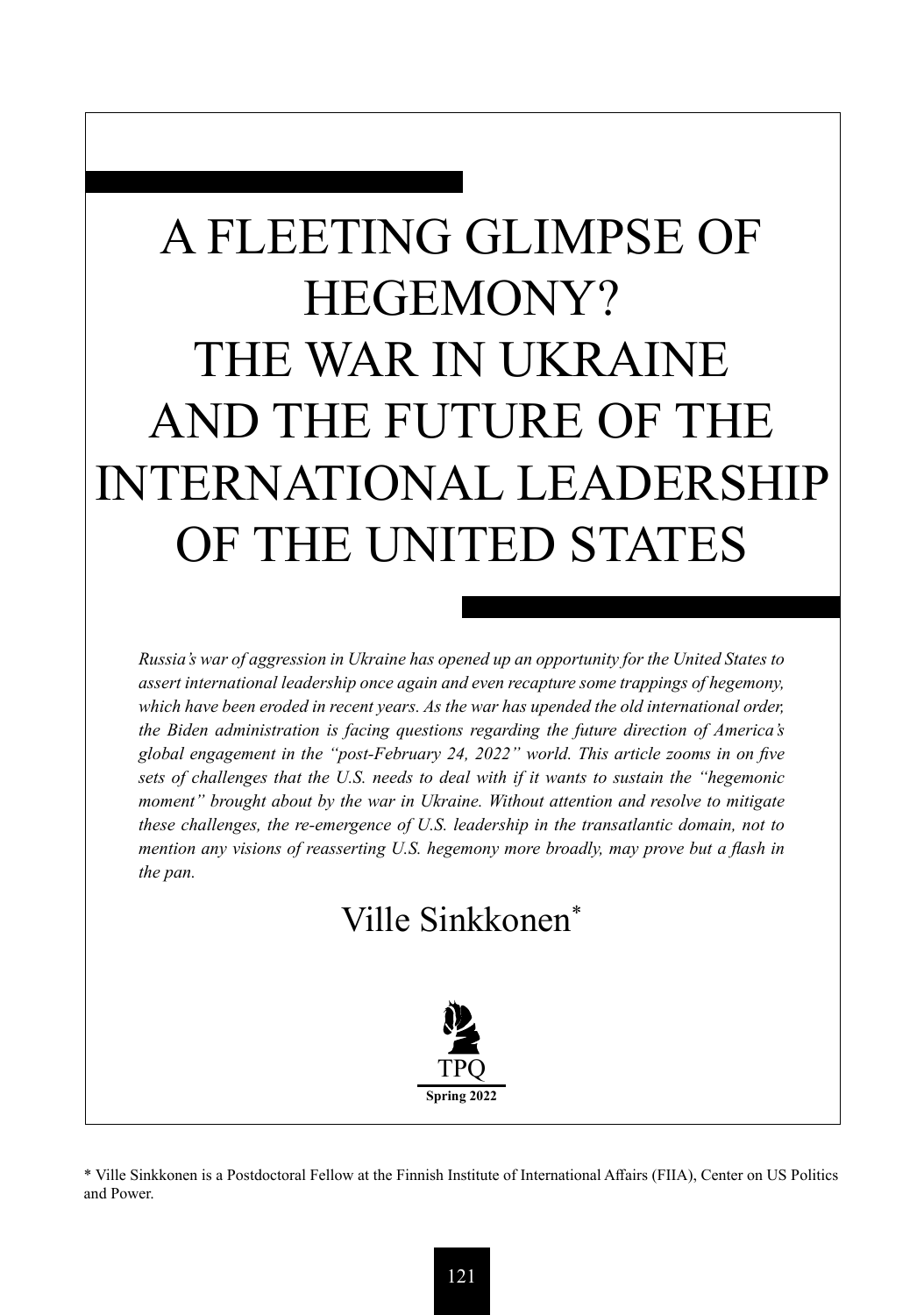he war in Ukraine is a world-historical moment – a pivotal event that comes around maybe once every decade. Already the Russian invasion has upended the post-Cold War European security order. However, beyond shattering established structures, crises tend to The war in Ukraine is a world-historical moment – a pivotal event<br>that comes around maybe once every decade. Already the Russian<br>invasion has upended the post-Cold War European security order.<br>However, beyond shattering es standpoint of the United States, Moscow's blatant aggression has creating an opening to reassert its leadership of the Western alliance and even recapture some of its post-Cold War hegemonic position, which has been challenged by revisionist powers China and Russia and domestic travails.<sup>1</sup> A little over six months after a chaotic exit from Afghanistan, President Biden and his administration are being hailed for the successful coordination of a joint transatlantic response in sanctions against Russia and military aid to Ukraine. Joe Biden's triumphant inaugural declaration looks prescient: "America is back".

However, in the midst of such triumphalism, it is vital to pause and consider pathways forward. As the old international order receded, the Biden administration is facing questions regarding the future direction of America's international engagement in the "post-February 24, 2022" world.<sup>2</sup> After briefly outlining how the Biden administration arrived at its pivotal date with history, this article zooms in on five sets of challenges that the U.S. needs to deal with to sustain the current "hegemonic moment." Without attention and resolve to mitigate these challenges, the re-emergence of U.S. leadership in the transatlantic domain, not to mention any visions of reasserting U.S. hegemony more broadly, may prove but a flash in the pan.

#### *From Relief to Trepidation and Back Again*

In Europe and within the U.S. alliance network more broadly, the Biden presidency was greeted by and large with a sense of relief. After four years on Donald Trump's America First rollercoaster, transatlantic relations would  $-$  so the logic went  $-$  give way to a smoother ride. For America's friends and allies, Joe Biden was a known quantity, an experienced foreign policy leader with transatlanticism and alliance solidarity near his heart; a stark contrast to Trump's unilateralist and transactionalist tendencies.3 Biden's team articulated a willingness to reassume America's place at the relevant tables of international politics to "earn back [… its] leadership position."4

<sup>1</sup>Alexander Cooley and Daniel Nexon, *Exit from Hegemony: The Unraveling of the American Global Order*, (Oxford: Oxford University Press, 2020).

<sup>&</sup>lt;sup>2</sup> Roland Paris, "We've reached a new post-Cold War era," *The Globe and Mail*, 21 March 2022. [https://www.theglobe](about:blank)[andmail.com/opinion/article-weve-reached-a-new-post-cold-war-era-what-follows-may-be-even-more/](about:blank)

<sup>&</sup>lt;sup>3</sup> Thomas Wright, 'The Point of No Return: The 2020 Election and the Crisis of American Foreign Policy', Lowy Institute Analyses, 2 October 2020. [https://www.lowyinstitute.org/publications/point-no-return-2020-election-and-cri](about:blank)[sis-american-foreign-policy](about:blank)

<sup>4</sup> Joseph R. Biden Jr., "Remarks by President Biden on America's Place in the World," White House, 4 February 2021, [https://www.whitehouse.gov/briefing-room/speeches-remarks/2021/02/04/remarks-by-president-biden-on-americas](about:blank)[place-in-the-world/](about:blank)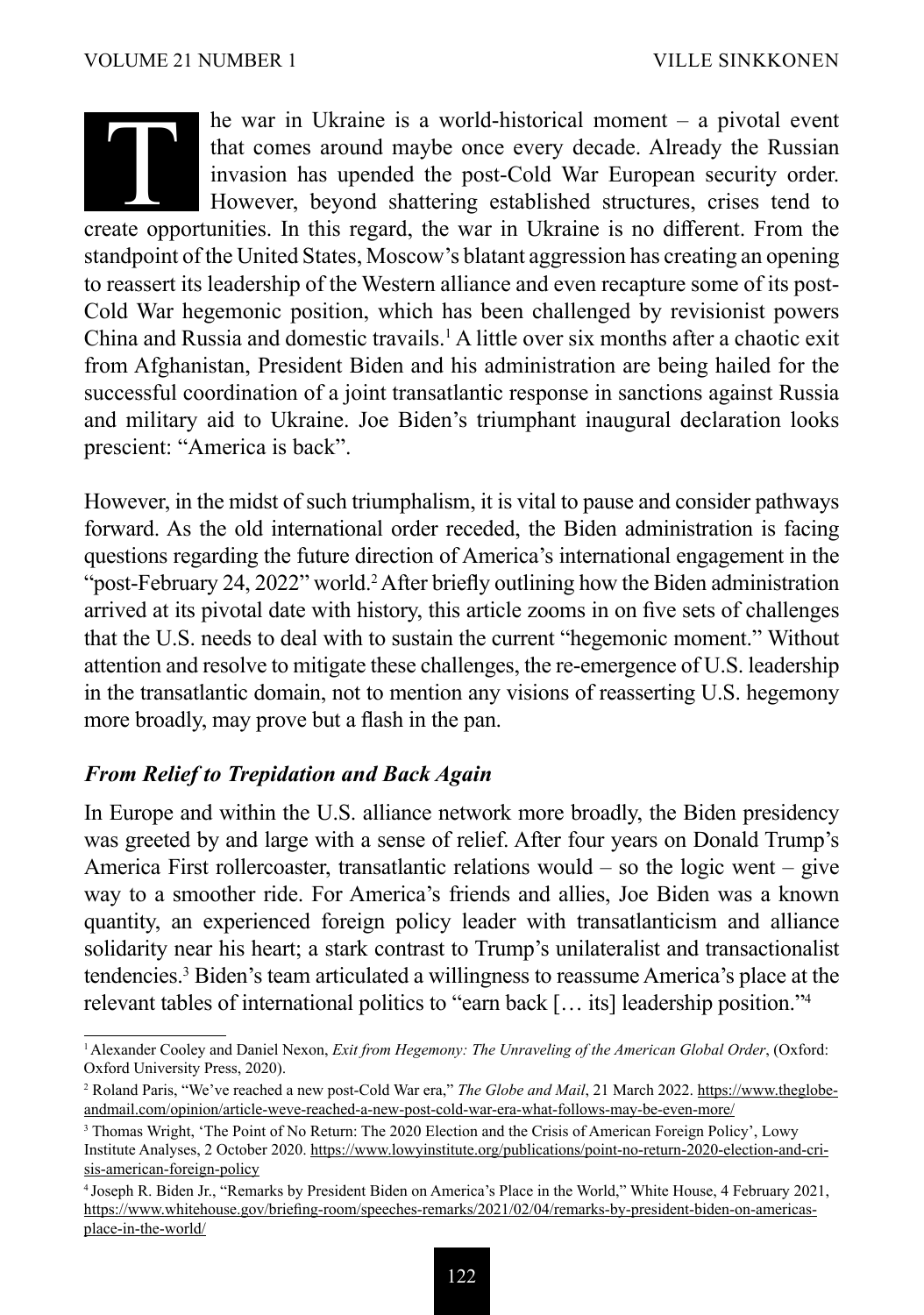#### A FLEETING GLIMPSE OF HEGEMONY? THE WAR IN UKRAINE AND THE FUTURE OF THE INTERNATIONAL LEADERSHIP OF THE UNITED STATES

In the context of these high expectations, the first year of the Biden administration was a disappointment for many on the old continent. There were, of course, early successes. The U.S. decision to re-enter the Paris Climate Agreement and return to the fold at the World Health Organization (WHO) were greeted with applause by many in Europe. The President's "feel-good tour" of the old continent in June produced pledges of support for the EU and NATO as well as headline-grabbing developments like the B3W (Build Back Better World) infrastructure initiative and a deal on the 17-year-old EU-U.S. dispute over airline subsidies.<sup>5</sup>

*"Relatedly, the leadership role the U.S. has presently assumed remains in stark contrast to how the Trump administration dealt with the Covid-19 pandemic, shutting borders, hoarding medical supplies, and engaging in vaccine nationalism."*

However, dark clouds were brewing on the horizon. The U.S. had already failed in consulting its European allies on the decision to withdraw U.S. troops from Afghanistan, ultimately taken in mid-April. The chaotic exit from the country in August, on the heels of a surprising Taliban takeover, led observers to question U.S. reliability and credibility and the Biden administration's policy competence.<sup>6</sup>

The Afghanistan debacle was followed in short order by an announcement of a security pact by the U.S., UK, and Australia, dubbed AUKUS. The arrangement would grant Australia access to nuclear propulsion technology for its submarines. In the process, the French – the one EU member with ambitions of a sustained security footprint in the Indo-Pacific – lost out on a lucrative \$66 billion deal to build dieselpowered submarines for Australia. In the ensuing dust-up between the U.S. and France, Paris even called home its ambassador to the United States.<sup>7</sup>

After these debacles, Russia's maximalist calls to renegotiate the European security architecture and build-up of forces around Ukraine provided the Biden administration with an opportunity for a transatlantic reset after a challenging year. By airing intelligence findings about Russian troop movements and intelligence regarding

<sup>5</sup> David E. Sanger and Steven Erlanger, "For Biden, Europe Trip Achieved 2 Major Goals. And Then There Is Russia," *New York Times*, 17 June 2021, [https://www.nytimes.com/2021/06/17/world/europe/joe-biden-vladimir-putin-usa-rus](about:blank)[sia.html](about:blank)

<sup>6</sup> Kori Schake, "The Roads Not Taken in Afghanistan," *Foreign Affairs*, 25 August 2021. [https://www.foreignaffairs.](about:blank) [com/articles/afghanistan/2021-08-25/roads-not-taken-afghanistan](about:blank)

<sup>7</sup> Mark Leonard, "The False Promise of AUKUS," ECFR Commentary, 29 September 2021. [https://ecfr.eu/article/the](about:blank)[false-promise-of-aukus/](about:blank)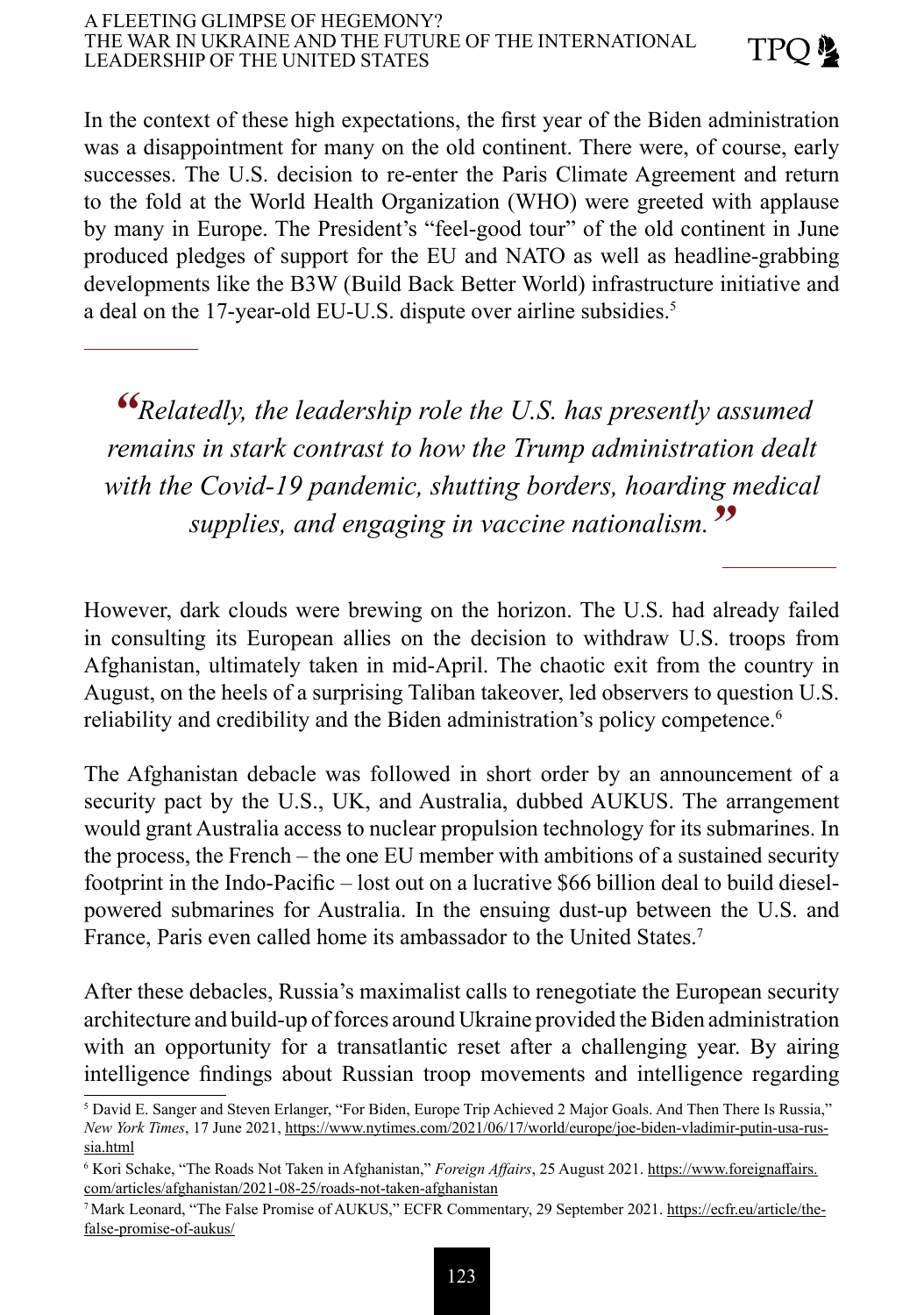the Kremlin's plans, the U.S. eroded Moscow's ability to rely on the element of surprise. Just as importantly, the U.S. took the lead in diplomacy before Russia shut the door on such endeavors with its invasion on 24 February 2022.<sup>8</sup>

Because of astute diplomacy and coordination in the weeks leading up to the invasion, the U.S. and the EU were swift in responding with punitive sanctions and have been able to up the ante as the Russian attack has continued. The provision of Western military aid to Ukraine has also been a joint transatlantic undertaking, and despite some public spats, such as over the fate of Polish MiG-29 fighter jets, the effort has allowed Ukraine to inflict considerable damage upon the invading forces. Meanwhile, NATO is bolstering its defenses on the Eastern flank and has regained a sense of purpose. In the span of less than three months, doubts over U.S. credibility have been traded in for celebrations of transatlantic unity.<sup>9</sup> Yet the war in Ukraine still raises several open questions about the future role of the United States in the world writ large and the shape of the transatlantic relationship in the coming years. Five sets of challenges appear particularly pertinent, namely, making most of the transatlantic unity, selling the U.S. and Western approach globally, engaging in two-theatre great-power competition, finding a balance between safeguarding democracy, and dealing with autocracies, and, last but not least, finding domestic backing for a sustainable foreign policy line.

#### *Cashing in on Transatlantic Unity*

The pronounced unity on sanctions against Russia and the steady stream of weapons deliveries and humanitarian assistance to Ukraine speak volumes for the reinvigorated strength of the transatlantic bond. Even Germany has gone against the grain of its strategic culture, pledging a  $E100$  billion increase in defense spending and endeavoring to meet NATO's 2-percent-of-GDP military spending target.<sup>10</sup> Declared "brain dead" by French President Emmanuel Macron in 2019,<sup>11</sup> NATO has found a new sense of purpose, and is now debating the entry of two new members: Finland and Sweden. Both countries possess a long history of military non-alignment, robust democratic credentials and relatively strong militaries.12 In fact, the entry of these two Nordic countries to NATO enjoys broad support within

<sup>8</sup> Riccardo Alcaro, "The Return of U.S. Leadership in Europe: Biden and the Russia Crisis," IAI Commentaries, 2 February 2022. [https://www.iai.it/en/pubblicazioni/return-us-leadership-europe-biden-and-russia-crisis](about:blank)

<sup>9</sup> Ursula von der Leyen, "Statement by President von der Leyen with U.S. President Biden," European Commission, 25 March 2022. [https://ec.europa.eu/commission/presscorner/detail/en/STATEMENT\\_22\\_2043](about:blank)

<sup>10</sup> Rachel Tausenfreund, "Zeitenwende—The Dawn of the Deterrence Era in Germany," *GMFUS*, 28 February 2022. [https://www.gmfus.org/news/zeitenwende-dawn-deterrence-era-germany](about:blank)

<sup>11</sup> *The Economist*, "Emmanuel Macron warns Europe: NATO is becoming brain-dead," 7 November 2019. [https://www.](about:blank) [economist.com/europe/2019/11/07/emmanuel-macron-warns-europe-nato-is-becoming-brain-dead](about:blank)

<sup>12</sup> Tommi Koivula and Heljä Ossa, "What would Finland bring to the table for NATO," *War on the Rocks*, 9 May 2022. [https://warontherocks.com/2022/05/what-would-finland-bring-to-the-table-for-nato/](about:blank)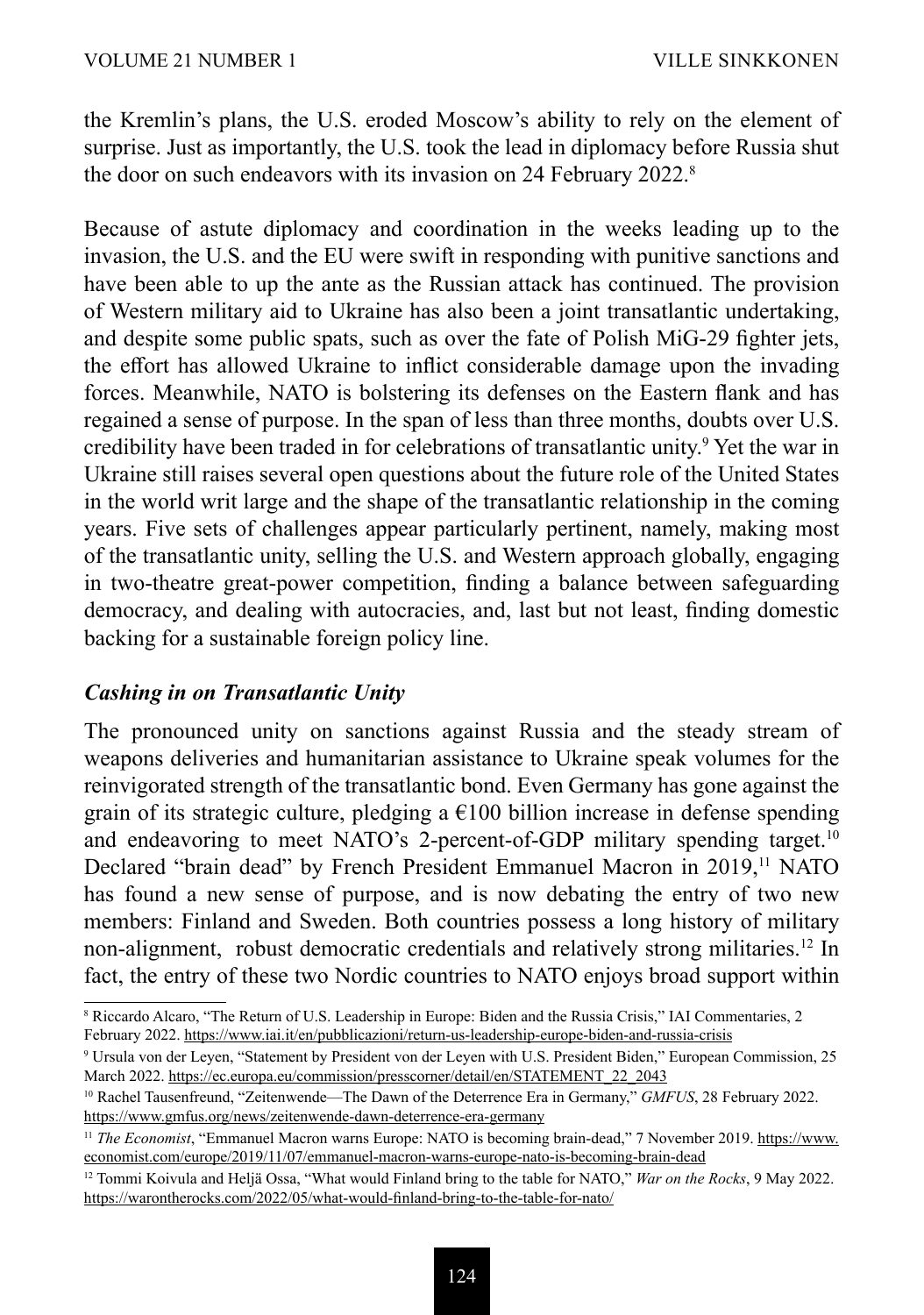the alliance, and bipartisan support in Congress.<sup>13</sup> Such seismic shifts would have been unimaginable at the beginning of the year, let alone in the Trump era.

*"The world remains a messy place, and the ability of the U.S. to counter Chinese or Russian influence globally hinges on the U.S.' ability to work pragmatically with regimes that possess few democratic credentials."*

Yet, barring a leadership change in the Kremlin or a drastic Russian policy shift, a long era of "neo-containment" beckons on the continent.<sup>14</sup> After years of uncertainty over the future direction of the Western alliance, the U.S. commitment to the transatlantic relationship seems secure, at least for the time being. The U.S. has, for instance, increased its troop presence in Europe from 60 000 to 100 000 after the Russian invasion, alongside its material support for Ukraine.<sup>15</sup> In the long run, however, the future American military presence and shape of NATO's deterrence posture on the old continent will depend on how the war in Ukraine ultimately plays out. The extent to which Russia's military capabilities can be further degraded in Ukraine and the ability of either the Ukrainians or Russians to achieve successes on the battlefield before a negotiated solution or a stalemate are just two vital vectors that will impact contingency planning.

Whether the U.S. can cash in on its allies' manifest willingness to invest more in defense is an even broader question. Europeans are finally answering a call for more equitable burden-sharing that U.S. administrations have been making for decades. At the same time, however, the transatlantic relationship has always presented Washington D.C. with a dilemma. The ability of the U.S. to influence its allies has depended on an asymmetry of power between the two sides of the Atlantic. At the same time, a more capable and autonomous Europe would likely be less willing to follow Washington's lead.<sup>16</sup> This mode of thought has historically been at the core of

<sup>&</sup>lt;sup>13</sup> *Yle News*, "Sen. McConnell: U.S. could vote on Finland's NATO bid before August,"16 May 2022. [https://yle.fi/](about:blank) [news/3-12447474](about:blank)

<sup>14</sup> Ivo Daalder, "The Return of Containment," *Foreign Affairs*, 1 March 2022. [https://www.foreignaffairs.com/articles/](about:blank) [ukraine/2022-03-01/return-containment](about:blank)

<sup>&</sup>lt;sup>15</sup> Elie Kaufman and Barbara Starr, "U.S. likely to keep 100,000 troops in Europe for foreseeable future in face of Russian threat, U.S. officials say," *CNN*, 20 May 2022. [https://edition.cnn.com/2022/05/20/politics/us-troops-in-europe/](about:blank) [index.html](about:blank)

<sup>16</sup> Brian Blankenship, "Control vs. Cost-Sharing: The Dilemma at the Heart of NATO," *War on the Rocks*, 7 August 2018, [https://warontherocks.com/2018/08/control-vs-cost-sharing-the-dilemma-at-the-heart-of-nato/](about:blank)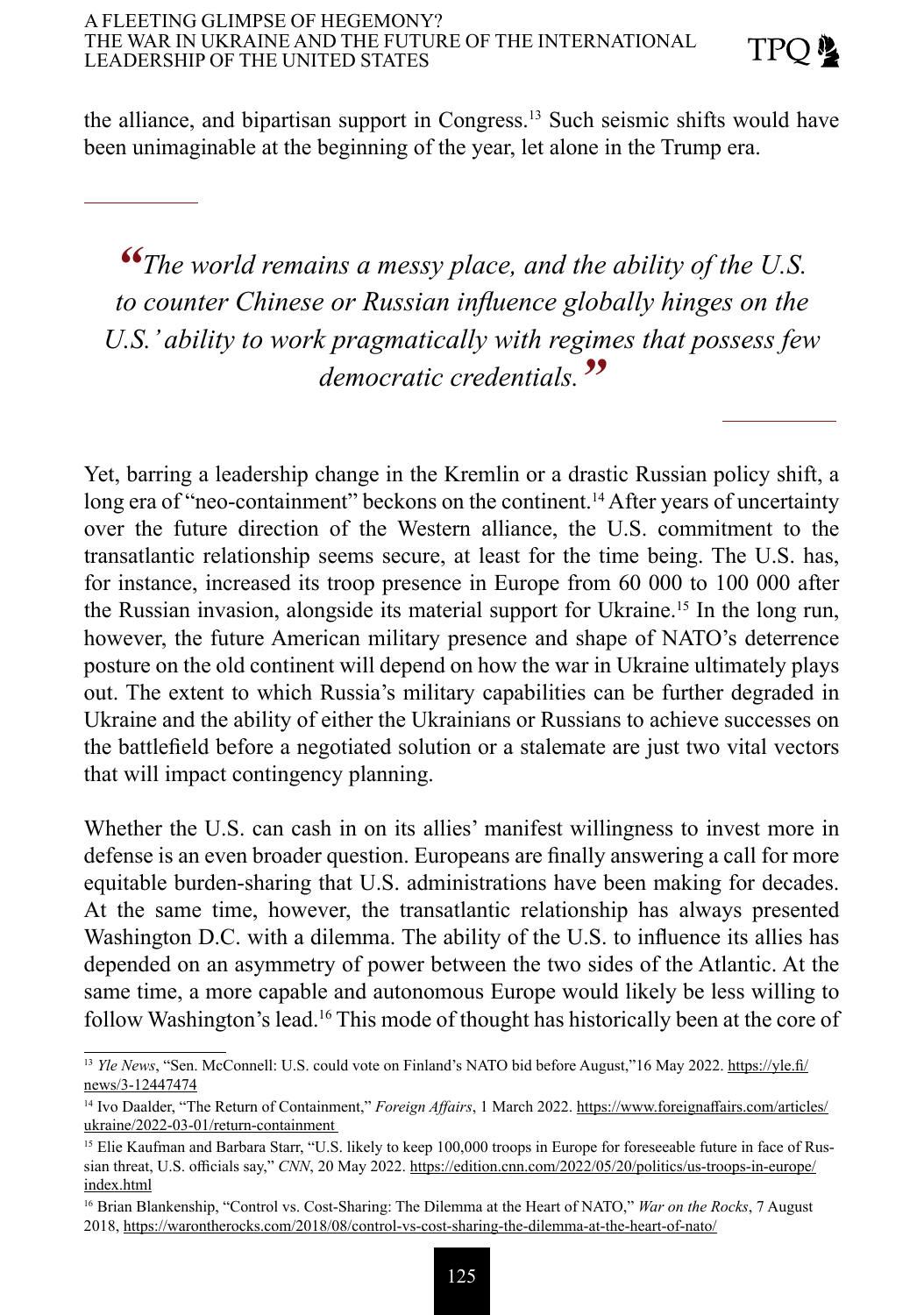D.C. insiders' gripes regarding European strategic autonomy. Going forward, U.S. policymakers would need to drop such antiquated views in favor of a more approach to transatlantic security, one where the U.S. views European capacity building as positive progress regardless of the framework wherein such developments take place.<sup>17</sup> A more capable Europe would not only assume more responsibility for the continent's security, but free up U.S. resources for use elsewhere around the globe. A stronger Europe thus makes for a better – even if at times more independent-minded – partner. Here the Europeans' manifest demand for sustained U.S. hegemony and calls for strategic autonomy need not be irreconcilable.

#### *A Worrying Global Context*

While European solidarity has been on display in media headlines, and the U.S.' traditional allies in the Indo-Pacific have been supportive, a prominent chunk of the world does not share the American and European understanding of the war.18 Nor are they willing to take measures to sanction Russia either symbolically or materially. When the UN General Assembly voted to suspend Russia from the UN Human Rights Council on 7 April 2022, 93 members voted for the resolution, but 24 voted against and 58 abstained. Notable abstainers included India, Brazil, South Africa, Mexico, Malaysia, Indonesia, the UAE, and Saudi Arabia. Vietnam, which the U.S. has sought to woo in recent years, voted against.19 In the Middle East, the U.S.' traditional partners have refused to pump more oil into the market amidst soaring energy prices.<sup>20</sup> Meanwhile, despite U.S. courtship of India in the Quad framework, New Delhi continues to balance American demands and its historical relationship with Moscow.<sup>21</sup> Testament to the difficulty of selling the West's message in the global south, South African President Cyril Ramophosa has blamed NATO enlargement for the outbreak of the war.<sup>22</sup>

From the U.S. and Europe standpoint, this lack of support from outside the traditional West is a problem. Although the hegemony of the U.S. dollar makes going against its sanctions difficult,<sup>23</sup> how the U.S., EU, and their allies have managed to shut

<sup>&</sup>lt;sup>17</sup> Garret Martin and Ville Sinkkonen, "Past as Prologue? The United States and European Strategic Autonomy in the Biden Era," *European Foreign Affairs Review*, Vol. 27, No.1 (2022): p. 99–120.

<sup>18</sup> Edward Luce, "The west is rash to assume the world is on its side over Ukraine," *Financial Times,* 24 March 2022. [https://www.ft.com/content/d7baedc7-c3b2-4fa4-b8fc-6a634bea7f4d](about:blank)

<sup>&</sup>lt;sup>19</sup> UN News, "UN General Assembly votes to suspend Russia from the Human Rights Council," 7 April 2022. [https://](about:blank) [news.un.org/en/story/2022/04/1115782](about:blank)

<sup>&</sup>lt;sup>20</sup> James M. Lindsay and Steven A. Cook, "The Middle East's Reaction to the Invasion of Ukraine," The President's Inbox (podcast audio), 10 May 2022. [https://www.cfr.org/podcasts/middle-easts-reaction-invasion-ukraine-steven-cook](about:blank)

<sup>21</sup> Tanvi Madan, "By Invitation: Tanvi Madan explains why India is not in Russia's camp," *The Economist,* 7 May 2022. [https://www.economist.com/by-invitation/2022/05/07/tanvi-madan-explains-why-india-is-not-in-russias-camp](about:blank)

<sup>22</sup> Tim Cocks, "South Africa's Ramaphosa blames NATO for Russia's war in Ukraine," *Reuters*, 18 March 2022. [https://www.reuters.com/world/africa/safricas-ramaphosa-blames-nato-russias-war-ukraine-2022-03-17/](about:blank)

<sup>23</sup> Niklas Helwig, Clara Portela and Juha Jokela (eds.), "Sharpening EU Sanctions Policy: Challenges and Responses in a Geopolitical Era," *FIIA Report*, Vol. 63, (May 2020). [https://www.fiia.fi/wp-content/uploads/2020/05/report63\\_web.pdf](about:blank)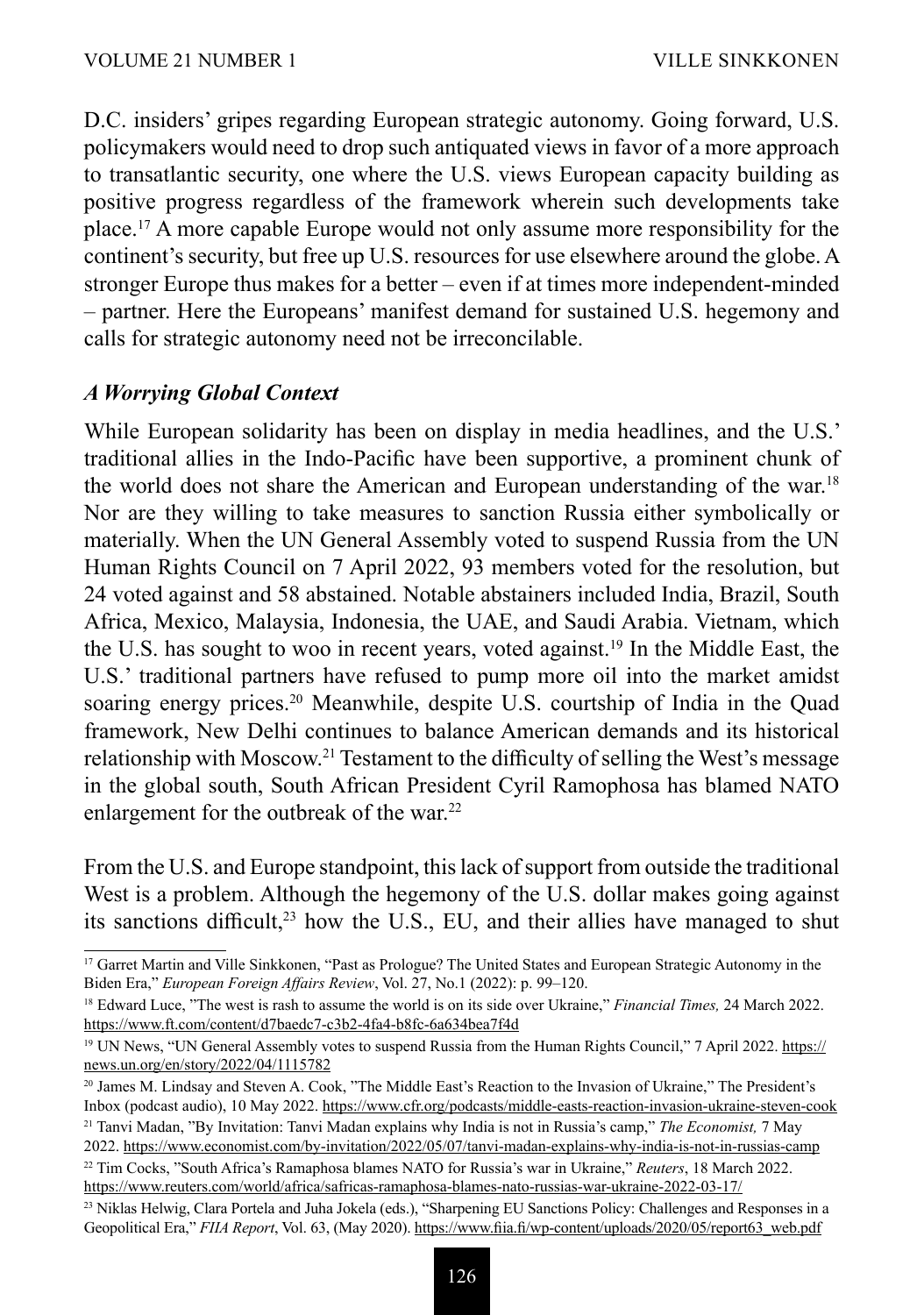Russia out of the global economy is a warning sign to other potential targets of sanctions. Therefore, the war could hasten movement away from the dollar and euro as reserve currencies, eroding the future efficacy of sanctions.<sup>24</sup> Relatedly, the leadership role the U.S. has presently assumed remains in stark contrast to how the Trump administration dealt with the Covid-19 pandemic, shutting borders, hoarding medical supplies, and engaging in vaccine nationalism.<sup>25</sup> While Covid vaccinations have progressed with vigor in the West, vaccination rates are lagging in the global south. There is a stark contrast between the U.S. Congress approving a \$40 billion package to support Ukraine, and its inability to agree on sufficient funding for the global vaccination drive.<sup>26</sup> In this vein, what might appear as newfound U.S. leadership in the West, can easily be construed as yet another manifestation of American and Western hypocrisy elsewhere.<sup>27</sup>

#### *Competing on Two Fronts*

In the process of upending the European security architecture, the Ukraine crisis has thrown the U.S. into the center of a "two-front great-power competition".<sup>28</sup> At the start of the Biden presidency, there were few areas of bipartisan consensus in Washington D.C., but the imperative of engaging China in great-power competition came close. The incoming administration recognized China as a priority over other security challenges, including Russia. In fact, there was little discernible change beyond rhetorical nuance from the Trump administration when it came to China policy. The Biden team kept Trump-era tariffs in place, and despite a joint U.S.- China pledge made at the COP26 summit, competition has been the order of the day. Joe Biden's recent statements indicating U.S. willingness to defend Taiwan against a Chinese attack – which would be a departure from decades of "strategic ambiguity" – underline how the U.S.' China policy's tides have shifted in the span of two presidential administrations.29

When it came to Russia, the initial intention of the administration was to manage the relationship so that the U.S. could finally reorient towards the Indo-Pacific

<sup>24</sup> Karen Brettell, "Analysis: As sanctions 'weaponize' U.S. dollar, some Treasury buyers could fall back," *Reuters*, 29 March 2022. [https://www.reuters.com/business/finance/sanctions-weaponize-us-dollar-some-treasury-buyers-could](about:blank)[fall-back-2022-03-29/](about:blank)

<sup>25</sup>Colin Kahl and Thomas Wright, *Aftershocks: Pandemic Politics and the End of the Old International Order* (New York: St. Martin's Press, 2021).

<sup>26</sup> Dylan Scott, "Congress is cutting corners on Covid-19 funding. We may pay for it later," *Vox*, 5 April 2022. [https://](about:blank) [www.vox.com/coronavirus-covid19/23009783/covid-19-relief-funding-bill-senate-vaccines](about:blank)

<sup>27</sup> Martha Finnemore, "Legitimacy, Hypocrisy, and the Social Structure of Unipolarity: Why Being a Unipole Isn't All It's Cracked up to Be," *World Politics*, Vol. 61, No. 1 (2009): p. 58–85.

<sup>28</sup> Hal Brands, "The Overstretched Superpower: Does America Have More Rivals Than It Can Handle?" *Foreign Affairs*, 18 January 2022. [https://www.foreignaffairs.com/articles/china/2022-01-18/overstretched-superpower](about:blank)

<sup>29</sup> Tim Kelly, "Behind the scenes in Japan, a welcome for Biden's defense of Taiwan," *Reuters*, 24 May 2022. [https://](about:blank) [www.reuters.com/world/us/behind-scenes-japan-welcome-bidens-defence-taiwan-2022-05-24/](about:blank)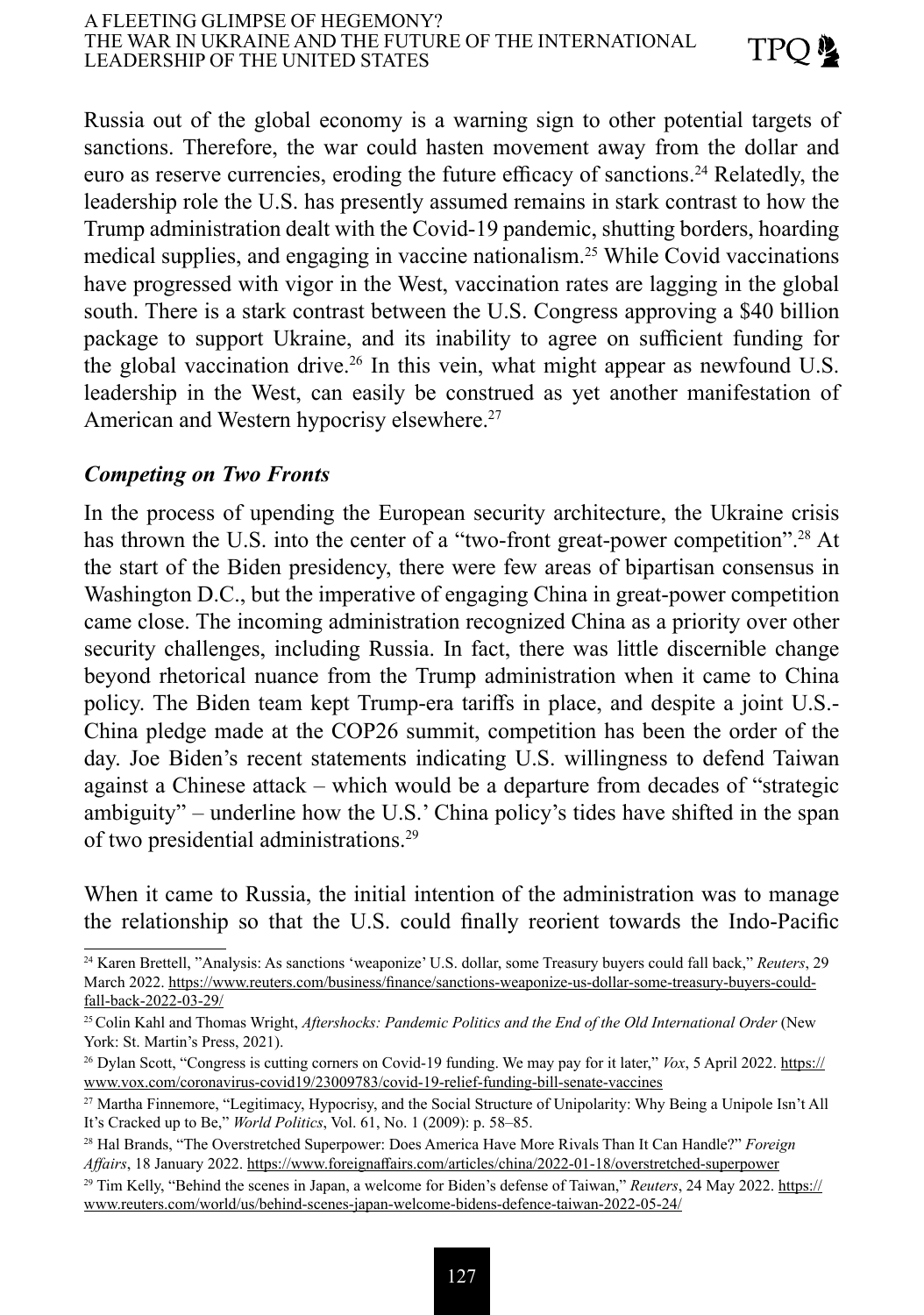– although there was no expectation of an actual "reset" with Moscow. Although the June meeting between Biden and Putin in Geneva appeared to pave the way for more predictable relations initially, Russia's decision to pursue regional revanchism in Ukraine has laid any such plans to rest. The success of Ukraine in withstanding the Russian onslaught, with the help of Western weapons deliveries, has also enabled the U.S. to reframe its approach towards the Kremlin. In the words of Secretary of Defense Lloyd Austin, the U.S. "want[s] to see Russia weakened to the degree that it can't do the kinds of things it has done in invading Ukraine".30 This shift towards degrading Russia's capacity is reflected in the investments the U.S. is willing to make to support Ukraine's cause. These assets have broad bipartisan support, as manifested in the recent \$40 billion bill that passed with comprehensive bipartisan support in both houses.<sup>31</sup>

To further complicate matters, just weeks before Russia embarked on its military adventure, Xi Jinping met Vladimir Putin at the Beijing Winter Olympics, and the two states released a statement asserting their friendship had "no limits". While China has refrained from directly supporting Russia with military equipment, it has not condemned the invasion or gone along with Western sanctions, instead looking to benefit from cheaper Russian energy. While the Russia-China relationship is hardly a happy marriage, Beijing's reaction proves it does not want to lose a partner who shares its distaste for American hegemony.<sup>32</sup> China is therefore unlikely to forsake Moscow, at least for the foreseeable future.<sup>33</sup>

The key question going forward is how the United States intends to maintain such a two-theatre posture in the great game of the  $21<sup>st</sup>$  century. Obviously, this is a question of attaining and allocating the necessary resources to sustain such an approach, whether in terms of troops or materiel. Critics of the U.S. approach to Ukraine have already pointed out that the rejuvenated focus on the European theatre is a distraction, and the "U.S. Should […] husband its critical resources for the primary fight in Asia."34 Regardless of the constellation of capabilities the U.S. can muster

<sup>&</sup>lt;sup>30</sup> Missy Ryan and Annabelle Timsit, "U.S. wants Russian military 'weakened' from Ukraine invasion, Austin says," *Washington Post*, 25 April 2022. [https://www.washingtonpost.com/world/2022/04/25/russia-weakened-lloyd-austin](about:blank)[ukraine-visit/](about:blank)

<sup>&</sup>lt;sup>31</sup> Catie Edmondson and Emily Cochrane, "The Senate overwhelmingly approves \$40 billion in aid to Ukraine, sending it to Biden," *New York Times*, 19 May 2022. [https://www.nytimes.com/2022/05/19/us/politics/senate-passes-ukraine](about:blank)[aid.html](about:blank)

<sup>32</sup> Mercy Kuo, "China's Ukraine Response Is All About the U.S. (Not Russia)," *The Diplomat*, 5 April 2022. [https://](about:blank) [thediplomat.com/2022/04/chinas-ukraine-response-is-all-about-the-us-not-russia/](about:blank)

<sup>33</sup> Hanns W. Maull, "Why China Isn't Backing Away From Alignment With Russia," *The Diplomat,* 15 April 2022. [https://thediplomat.com/2022/04/why-china-isnt-backing-away-from-alignment-with-russia/](about:blank)

<sup>34</sup> Elbridge A. Colby and Oriana Skylar Mastro, "Ukraine Is a Distraction From Taiwan," *Wall Street Journal*, 13 February 2022. [https://www.wsj.com/articles/ukraine-is-a-distraction-from-taiwan-russia-china-nato-global-powers](about:blank)[military-invasion-jinping-biden-putin-europe-11644781247](about:blank)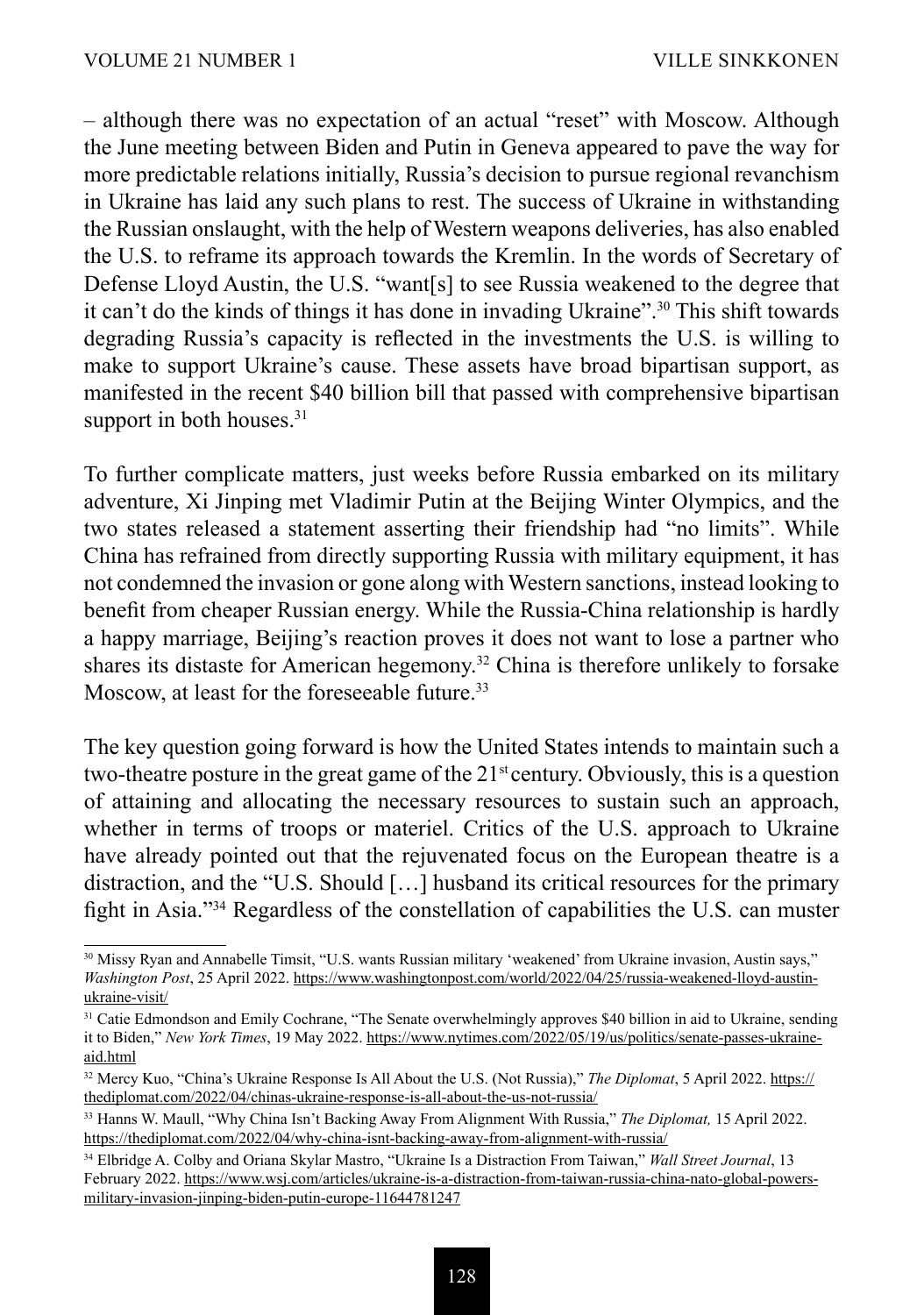for each theatre, the role of allies will be magnified, requiring astute relationship management from the United States in marrying the concerns and capabilities of its European and Indo-Pacific allies and partners.<sup>35</sup> This will be no mean feat, given the different threat perceptions and security concerns of U.S. friends across the globe.

### *Dilemmas of Democracy and Autocracy*

President Biden has linked strategic competition to a broader contest between democracy and autocracy. For him safeguarding democracy is "the defining challenge of our time."<sup>36</sup> To underline U.S. commitment to bolster democracy worldwide, the President fulfilled a campaign pledge by hosting the first ever Summit for Democracy in December 2021, albeit to little fanfare. While this narrative of the competition as a struggle between systems of governance plays to audiences at home and in the West writ large, it may actually operate in the converse direction in the rest of the world. Branding states as laggards is not ideal for enticing them into cooperation.<sup>37</sup> The world remains a messy place, and the ability of the U.S. to counter Chinese or Russian influence globally hinges on the U.S.' ability to work pragmatically with regimes that possess few democratic credentials.

This dilemma has been on full display in the aftermath of Russia's attack on Ukraine. In its search for softening the spike in energy prices, the Biden administration has reached out to Saudi Arabia and its controversial crown prince Mohammed bin Salman and oil-rich Venezuela, a state under severe U.S. economic sanctions.38 The current crisis has also opened up opportunities for authoritarian states to haggle with the hegemon. The opposition of Turkish President Recep Tayyip Erdogan to Finland's and Sweden's NATO membership, for instance, can be seen as a notso-subtle ploy to obtain concessions from the U.S.<sup>39</sup> Of course, making deals and cultivating strategic relationships with unsavory regimes were part of the American toolbox in the bipolar competition of the Cold War and during the global "War on Terror." The difficult task of balancing between the desire for bolstering democracy and the imperative of safeguarding U.S. interests will certainly remain at the heart

<sup>35</sup> Luis Simón, "Bridging U.S.-Led Alliances in the Euro-Atlantic and Indo-Pacific: An Inter-Theater Perspective," *CSIS Briefs*, (May 2020). [https://csis-website-prod.s3.amazonaws.com/s3fs-public/publication/220512\\_Simon\\_In](about:blank)[ter-theater\\_Perspective.pdf?EYs\\_U24B33P\\_UuUoXQA1qHf2kRr7h.uV](about:blank)

<sup>36</sup> Joseph R. Biden Jr., "Remarks By President Biden At The Summit For Democracy Opening Session," White House, 9 December 2021. [https://www.whitehouse.gov/briefing-room/speeches-remarks/2021/12/09/remarks-by-president](about:blank)[biden-at-the-summit-for-democracy-opening-session/](about:blank)

<sup>37</sup> Michael Hirsh, "Why Biden's Anti-Putin Democracy Crusade Is Failing," *Foreign Policy*, 11 May 2022. [https://for](about:blank)[eignpolicy.com/2022/05/11/us-russia-war-ukraine-democracy-autocracy/](about:blank)

<sup>38</sup> Timothy Puko, Alex Leary and Vipal Monga, "Ukraine War Pushes Biden Toward Venezuela, Iran and Saudi Arabia in Oil Hunt, " *Wall Street Journal,* 10 March 2022. [https://www.wsj.com/articles/ukraine-war-drives-u-s-hunt-for](about:blank)[more-oil-to-help-tame-rising-prices-11646935216](about:blank)

<sup>39</sup> Richard Milne and Laura Pitel, "Erdoğan blocks Nato accession talks with Sweden and Finland," *Financial Times,*  18 May 2022, [https://www.ft.com/content/3d1ab5d0-19a6-41bd-83a4-7c7b9e2be141](about:blank)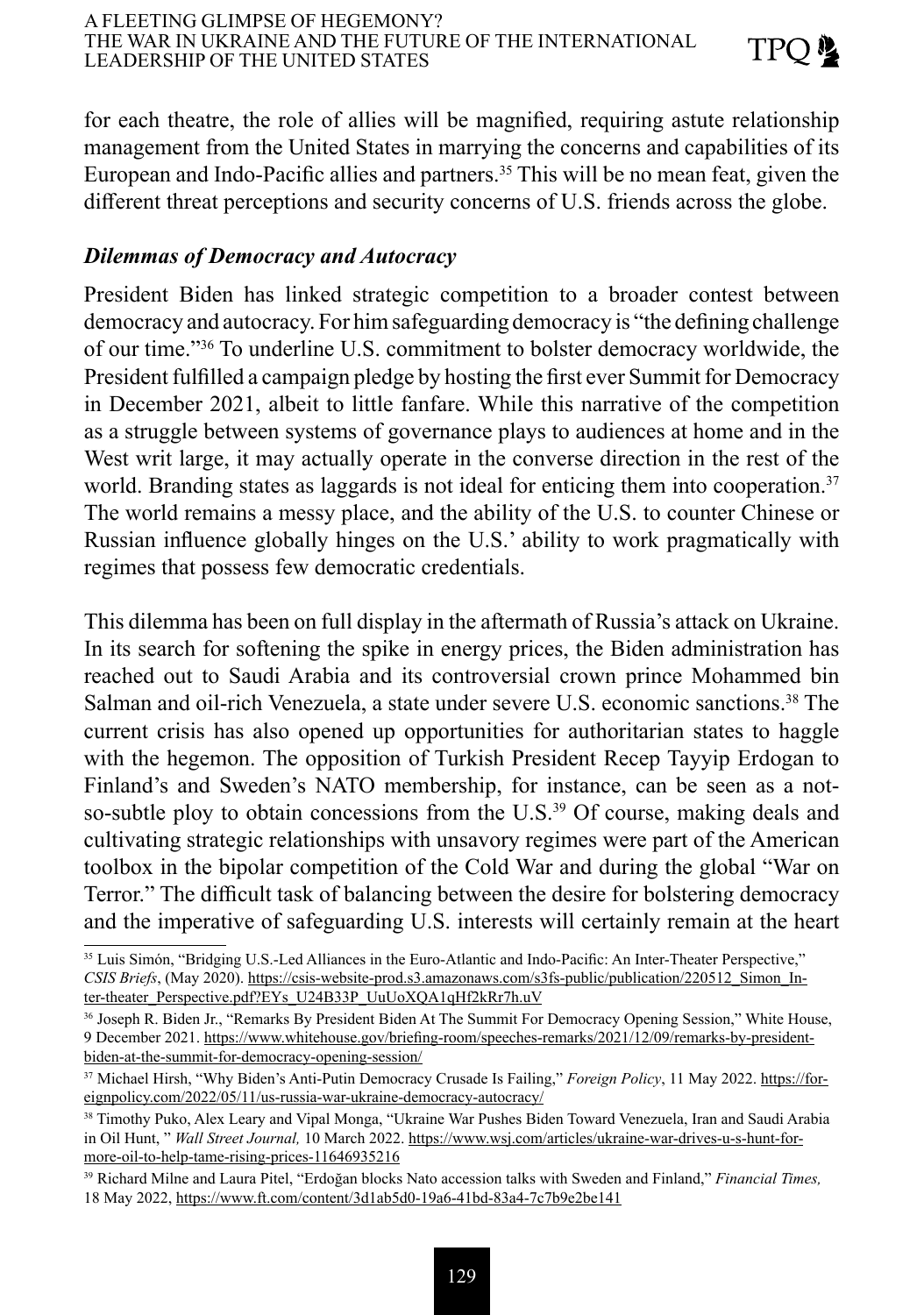of U.S. international engagement for decades to come.<sup>40</sup>

#### *Domestic Concerns and Presidential Wildcards*

The Trump era illustrated that the ability of the U.S. to sustain a globally engaged foreign policy is intimately tied to domestic politics. Trump consistently questioned the value of U.S. alliances and partnerships, was suspicious of multilateral institutions and opposed to free trade, and showed blatant disregard for democratic norms at home and abroad.41 This "America First" foreign policy approach undercut U.S. influence globally as it pulled out of critical institutions and eroded allies' and partners' trust in U.S. security guarantees and America's willingness to provide global public goods.<sup>42</sup> Doubts about the U.S. persisted throughout the Trump presidency, even though dayto-day U.S. diplomatic engagement and military cooperation with allies and partners remained intact, and the administration made substantial investments in its alliances, for instance in the auspices of the European Deterrence Initiative (EDI).43 Trump's rise to the presidency would not have been possible without the extreme polarization and hyperpartisanship that plagues American politics and the wariness of American voters regarding an active foreign policy. Despite Joe Biden's pledges to unify the American people,44 there are few signs of these phenomena abating. The world is thus justifiably holding its breath in anticipation of the 2024 presidential election.

It is unclear whether the war in Ukraine has created the conditions that will forestall a drastic foreign policy shift if a Republican candidate takes the White House in 2024. Admittedly, on Capitol Hill, the Republican party has, by and large, sought to portray itself as tough on Russia, creating an air of bipartisanship on the issue. The same goes for supporting building up NATO defenses on the Eastern flank or for the alliance's open-door policy, particularly Finnish and Swedish NATO accession. At the same time, however, some Trumpian politicians and pundits have questioned the rationale of supporting Ukraine. Trump himself made headlines in the lead-up to the Russian invasion by praising Putin.45

<sup>40</sup> Cf. Ville Sinkkonen, *A Comparative Appraisal of Normative Power: The European Union, the United States, and the January 25th, 2011, Revolution in Egypt* (Leiden: Brill, 2015).

<sup>&</sup>lt;sup>41</sup> Ivo H. Daalder and James M. Lindsay, *The Empty Throne: America's Abdication of Global Leadership* (New York: Public Affairs, 2018).

<sup>42</sup> Ville Sinkkonen, "Contextualizing the 'Trump Doctrine': Realism, Transactionalism and the Civilizational Agenda," *FIIA Analysis*, Vol. 10 (May 2018). [https://www.fiia.fi/en/publication/contextualizing-the-trump-doctrine;](about:blank) Kahl and Wright, Aftershocks.

<sup>43</sup> James Sperling and Mark Webber, "Trump's foreign policy and NATO: Exit and voice," *Review of International Studies*, Vol. 45, No. 3 (2019): p. 511-26.

<sup>44</sup> Joseph R. Biden Jr., "Inaugural Address by President Joseph R. Biden, Jr.," White House, 20 January 2021. [https://](about:blank) [www.whitehouse.gov/briefing-room/speeches-remarks/2021/01/20/inaugural-address-by-president-joseph-r-biden-jr/](about:blank).

<sup>45</sup> Elaine Kamarck, "Ukraine: Trump will pay for praising Putin," Chatham House, (1 April 2022). [https://www.cha](about:blank)[thamhouse.org/publications/the-world-today/2022-04/ukraine-trump-will-pay-praising-putin](about:blank)